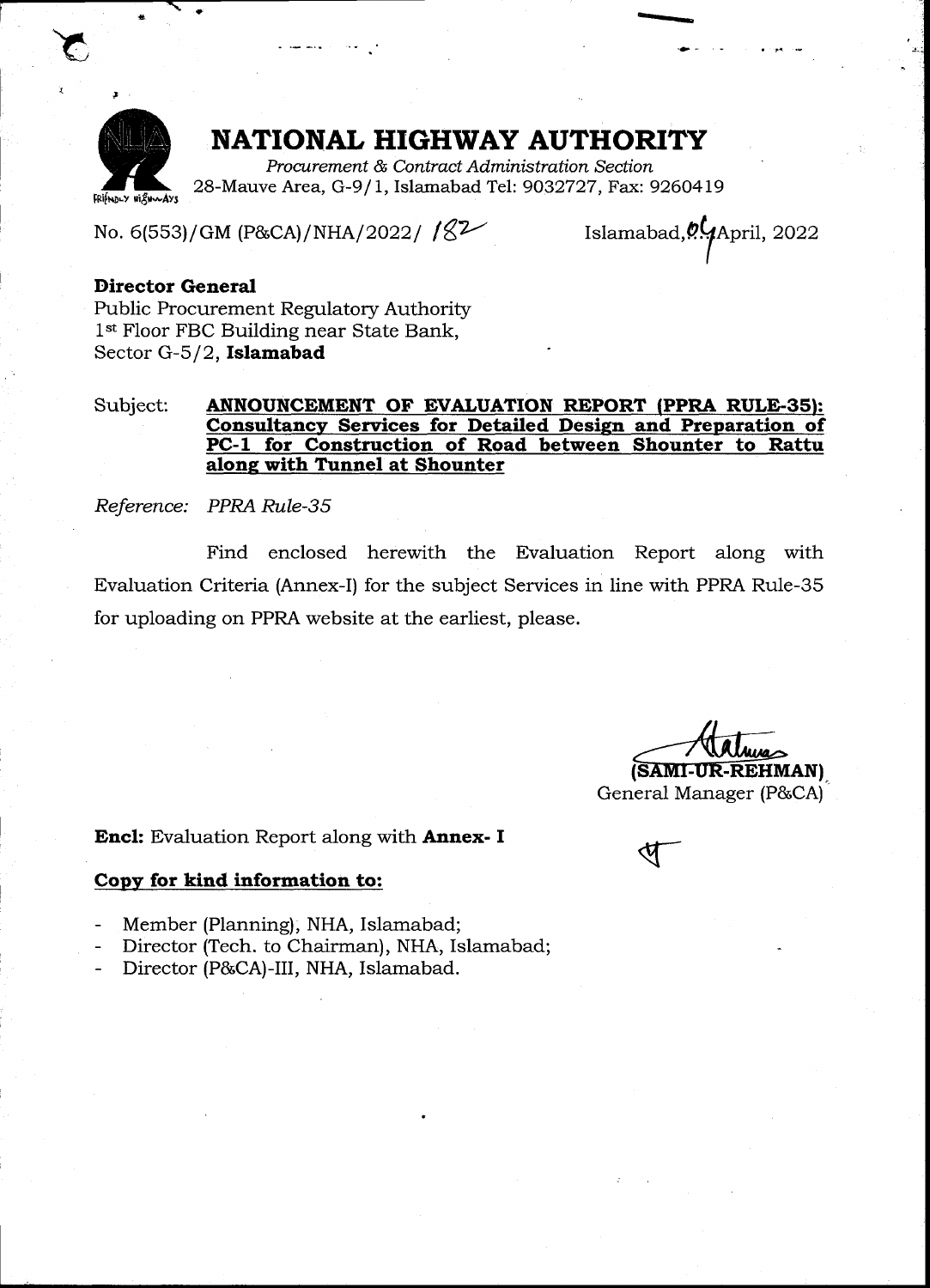## **EVALUATION REPORT** (As Per Rule 35 of PP Rules, 2004)

| 1.  | Name of Procuring Agency:     | <b>National Highway Authority</b>                                                                                                                                |  |  |  |  |  |
|-----|-------------------------------|------------------------------------------------------------------------------------------------------------------------------------------------------------------|--|--|--|--|--|
| 2.  | Method of Procurement:        | Single Stage Two Envelope Procedure                                                                                                                              |  |  |  |  |  |
| 3.  | Title of Procurement:         | Consultancy<br>Services for Detailed<br>Design<br>and<br>Preparation of PC-1 for Construction of Road Between<br>Shounter to Rattu along with Tunnel at Shounter |  |  |  |  |  |
| 4.  | Tender Inquiry No.:           | 6(553)                                                                                                                                                           |  |  |  |  |  |
| 5.  | PPRA Ref. No. (TSE):          | TS463534E                                                                                                                                                        |  |  |  |  |  |
| 6.  | Date & Time of Bid Closing:   | 31 <sup>st</sup> January 2022 at 1130 hours local time                                                                                                           |  |  |  |  |  |
| 7.  | Date & Time of Bid Opening:   | 31 <sup>st</sup> January 2022 at 1200 hours local time                                                                                                           |  |  |  |  |  |
| 8.  | No of Bids Received:          | Two (02) Proposals were received                                                                                                                                 |  |  |  |  |  |
| 9.  | Criteria for Bid Evaluation:  | Criteria of Bid Evaluation is attached at Annex-I                                                                                                                |  |  |  |  |  |
| 10. | Details of Bid(s) Evaluation: | As below                                                                                                                                                         |  |  |  |  |  |

| <b>Name of Bidder</b>                                                                                                                                                                                                                                             | <b>Technical Score</b><br>(out of 1000)                                                                                                                             | <b>Rule/Regulation/ SBD**/Policy/</b><br><b>Basis for Rejection /</b><br>Acceptance as per Rule 35 of<br><b>PP Rules, 2004.</b> |  |  |
|-------------------------------------------------------------------------------------------------------------------------------------------------------------------------------------------------------------------------------------------------------------------|---------------------------------------------------------------------------------------------------------------------------------------------------------------------|---------------------------------------------------------------------------------------------------------------------------------|--|--|
| 1) M/s Prime Engineering & Testing<br>Consultants (Pvt.) Ltd. in JV with M/s<br>Engineering and Management Services,<br>M/s BK Consulting (SMC-PVT) Ltd.,<br>M/s DASAN Consultants Co. Ltd. and<br>M/s Origin Consulting Engineers.                               | 794                                                                                                                                                                 | <b>Technically Qualified</b>                                                                                                    |  |  |
| 2) M/s Zeeruk International (Pvt.) Ltd. in<br>JV with M/s Botek<br><b>Bosphorus</b><br>Technical Consulting Corporation,<br>Turkey, M/s Power Aim Engineering<br>Services (Pvt.) Ltd. and M/s Effective<br>Engineering Expertise (Pvt.) Ltd. (Sub-<br>Consultant) | <b>Non-Responsive</b><br>As per Clause 1.8 (i) of Data Sheet (None of the firms of<br>the consortium have relevant project profile code<br>i.e., 1215 (ii) Tunnels) |                                                                                                                                 |  |  |

Any other additional/supporting information, the procuring agency may like to share: The Procurement is being carried out in line with PPRA Rules & Regulations using the QCBS method with 80:20 Technical to Financial Proposals ratio. 11.

| Signature Canadian Ager (P&CA).<br><b>National Highway Authority</b> |
|----------------------------------------------------------------------|
| Islamabad<br>Official Stamp:                                         |

\*\*Standard Bidding Documents (SBD).

Consultancy Services for Detailed Design and Preparation of PC-1 for Construction of Road Between Shounter to<br>Rattu along with Tunnel at Shounter Rattu along with Tunnel at Shounter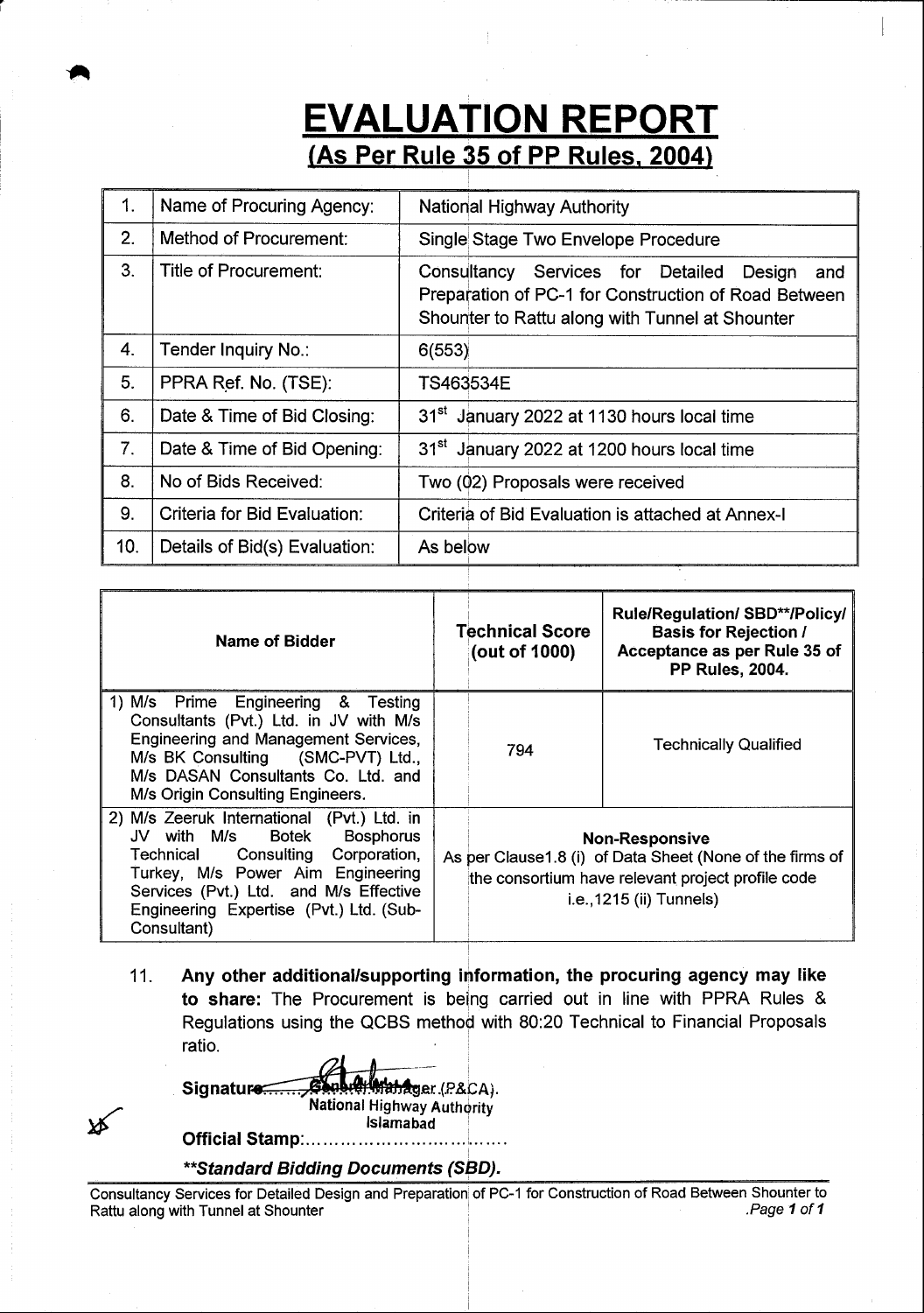**National Highway Authority** 



Annex-I Criteria FOR **Bid Evaluation** 

**Consultancy Services for Detailed Design and Preparation of PC-1 for Construction of** Road Between Shounter to Rattu along with **Tunnel at Shounter** 

# **April, 2022**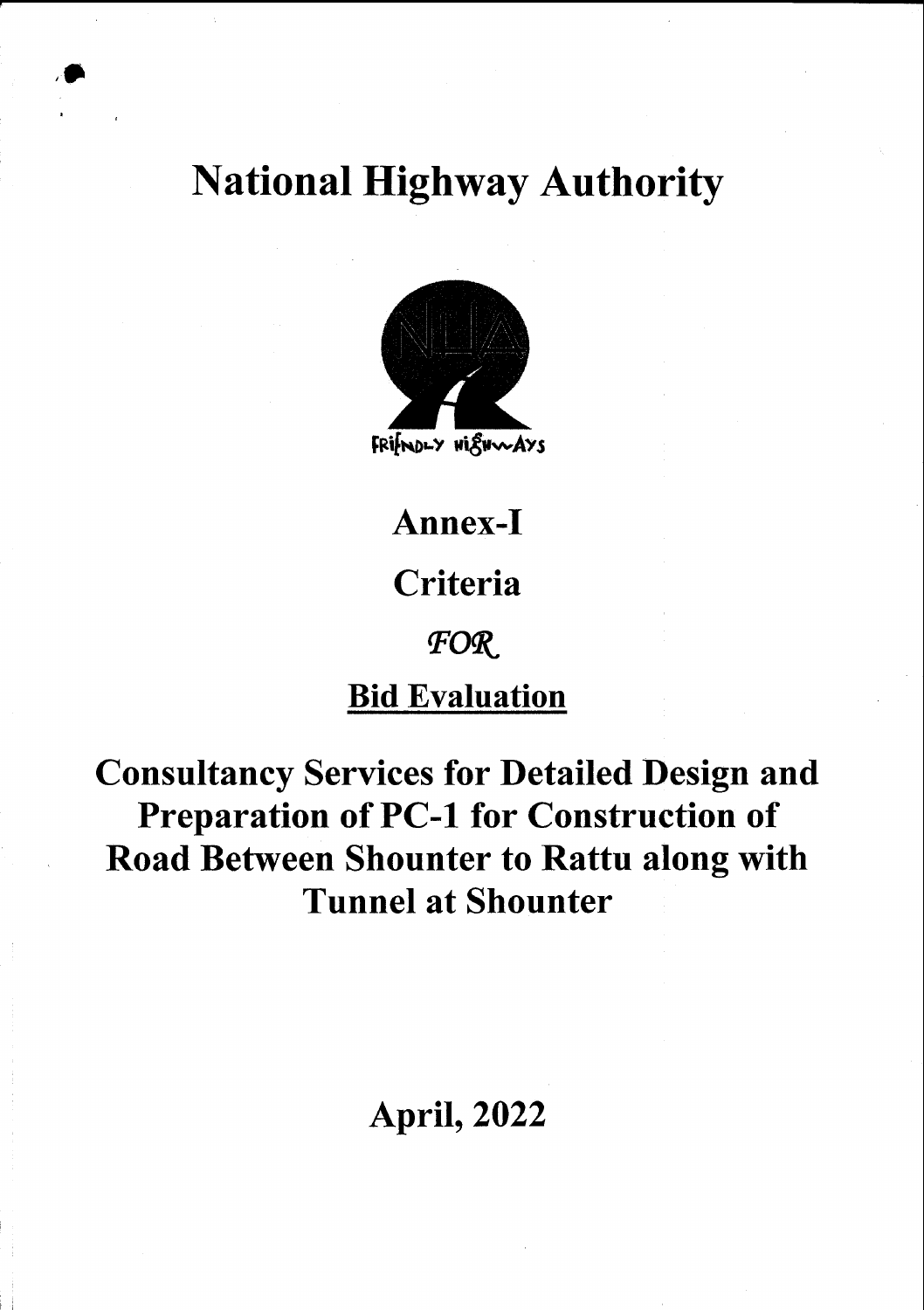Say No to Corruption

iuu

Summary Evaluation Sheet

**i** 

ari ang an

| SUMMARY EVALUATION SHEET FOR FULL TECHNICAL PROPOSALS (QCBS)                               | Max.                  |              | Firm 1 | $Firm-2$ |              |
|--------------------------------------------------------------------------------------------|-----------------------|--------------|--------|----------|--------------|
| <b>EVALUATION CRITERIA</b><br>Hotel (한글리아<br>Titlingen.<br>Titlingen                       | Weightage             | Rating Score |        |          | Rating Score |
| 1. Firms Experience                                                                        | 100                   |              |        |          |              |
| General Experience in road Transport Sector                                                | 25                    |              |        |          |              |
| Specific Experience related to particular Assignment                                       | $\overline{75}$       |              |        |          |              |
| 2. Approach and Methodology                                                                | 250                   |              |        |          |              |
| 2-a. Appreciation of the Project                                                           | $\overline{70}$       |              |        |          |              |
| (i) Evidence of Site Visit with Photographs                                                | (30)                  |              |        |          |              |
| (ii) Clarity of appreciation<br>$\sim$<br>$\overline{\phantom{a}}$                         | (20)                  |              |        |          |              |
| (iii) Comprehensiveness of appreciation                                                    | (20)                  |              |        |          |              |
| 2-b. Problem Statement/ understanding of objectives                                        | 50                    |              |        |          |              |
| (i) Identification of Problems/Objectives                                                  | (30)                  |              |        |          |              |
| (ii) Components of Proposed Services                                                       | (20)                  |              |        |          |              |
| 2-c. Methodology                                                                           | 80                    |              |        |          |              |
| (i) Proposed Solutions for this Project                                                    | (30)                  |              |        |          |              |
| (ii) Quality of Methodology                                                                | (20)                  |              |        |          |              |
| (iii) Conciseness, clarity and completeness of proposal                                    | (30)                  |              |        |          |              |
| 2-d. Suggested Changes for Improvement in TOR                                              | $\overline{10}$       |              |        |          |              |
| 2-e. Work Program                                                                          | $\overline{20}$       |              |        |          |              |
| 2-f. Staffing Schedule                                                                     | $\overline{20}$       |              |        |          |              |
| 3. Key Personnel                                                                           | 450                   |              |        |          |              |
| Firm affidavit for presence of personnel                                                   | 25                    |              |        |          |              |
| <b>International Key Experts:</b>                                                          |                       |              |        |          |              |
| Team Leader (Tunnel Engineer)                                                              | 60                    |              |        |          |              |
| <b>Tunnel Geotechnical Engineer</b><br>ii.                                                 | $\overline{35}$       |              |        |          |              |
| iii. Structural Engineer                                                                   | 35                    |              |        |          |              |
| Hydrologist/ Drainage Engineer<br>iv.                                                      | $\overline{20}$       |              |        |          |              |
| <b>Electro-Mechanical Specialist</b><br>$v_{\rm c}$                                        | $\overline{20}$       |              |        |          |              |
| <b>National Key Experts:</b>                                                               |                       |              |        |          |              |
| vi. Deputy Team Leader & Contract Specialist<br>at).                                       | 60<br>$\overline{35}$ |              |        |          |              |
| Vii. Tunnel Geologist                                                                      | $\overline{35}$       |              |        |          |              |
| Tunnel Engineer                                                                            | $\overline{35}$       |              |        |          |              |
| <b>Structural Engineer</b>                                                                 | $\overline{35}$       |              |        |          |              |
| Pavement Specialist & Highway Engineer<br>Architect                                        | $\overline{15}$       |              |        |          |              |
|                                                                                            | $\overline{15}$       |              |        |          |              |
| <b>Transport Economist</b><br><b>Hippox</b><br>$\mathbf{z}_{\text{xi}}$                    | $\overline{15}$       |              |        |          |              |
| xiii. Electrical Engineer                                                                  | 10                    |              |        |          |              |
| xiv. Sr. Quantity Surveyor                                                                 | 75                    |              |        |          |              |
| 4. Performance Certification from clients                                                  | $\overline{25}$       |              |        |          |              |
| Affidavit on stamp paper duly attested by the Oath Commissioner regarding non-blacklisting |                       |              |        |          |              |
| 5. Present Commitments (current engagement and available strength - justification)         | 50                    |              |        |          |              |
| 6. Transfer of Knowledge (Methodology/Plans)                                               | 50                    |              |        |          |              |
| <b>TOTAL:</b>                                                                              | 1000                  |              |        |          |              |

Excellent - 100% Very Good - 90-99% Above Average – 80-89% Average – 70-79% Below Average – 1-69% Non-complying -Score: Maximum Weightage rating / 100. Minimum qualifying score is 70% or ?00 marks.

Consultancy Services for Detailed Design and Preparation of PC-1 for Construction of Road between Shounter to Rattu along with Tunnel at Shounter

 $-19-$